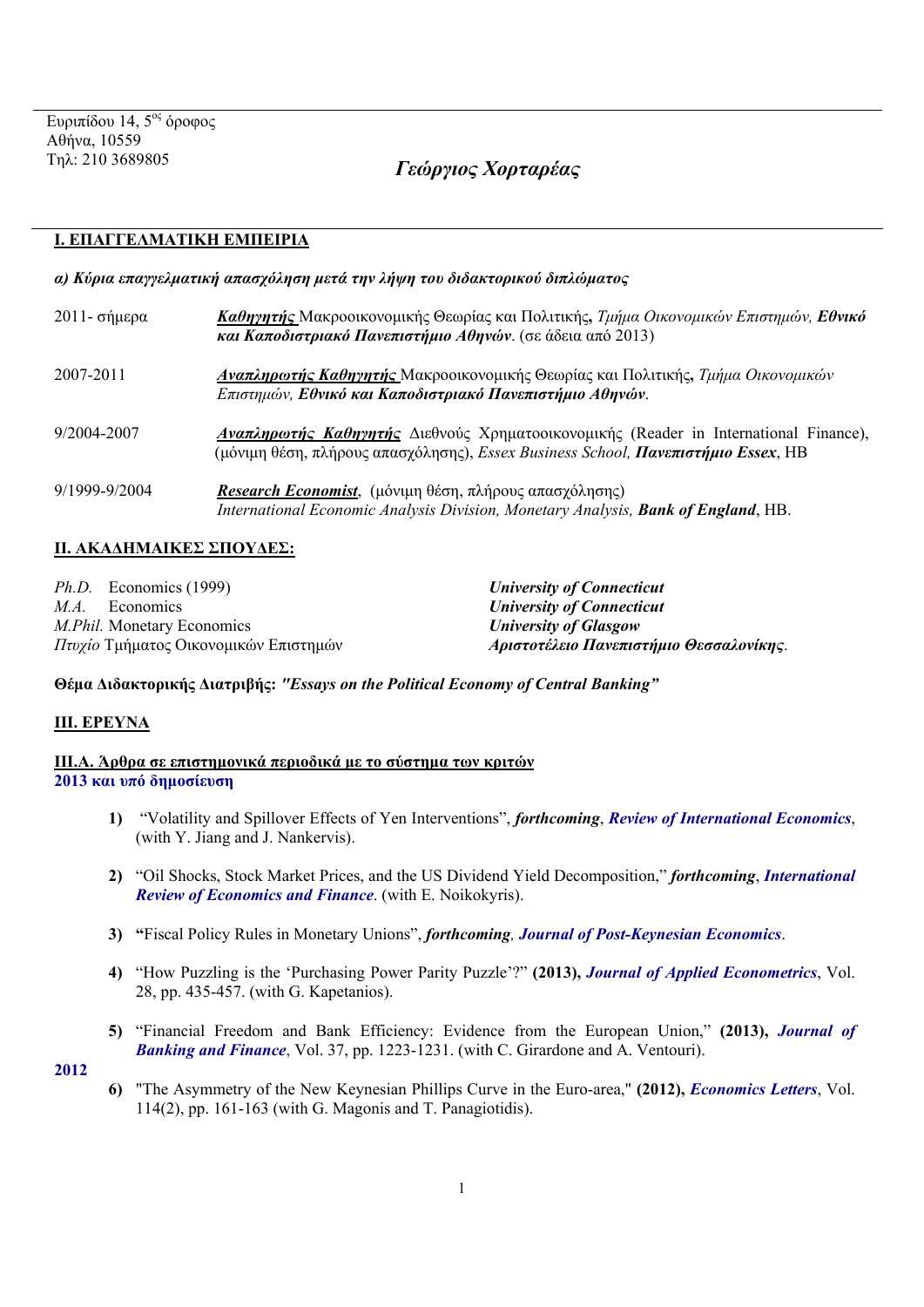- **7)** "Bank Supervision, Regulation, and Efficiency: Evidence from the European Union," **(2012)**, *Journal of Financial Stability*, Vol. 8(4), pp. 292-302. (with C. Girardone and A. Ventouri).
- **8)** "Forecast Rationality and Monetary Policy Frameworks: Evidence from UK Interest Rate Forecasts", **(2012)***, Journal of International Financial Markets, Institutions and* **Money***,* Vol 22(1), pp. 209-231 (with B. Jitmaneeroj and A. Wood).
- **9)** "Trade Flows Revisited: Further Evidence on Globalisation" **(2012)***, Cambridge Journal of Economics,*  Vol. 36(2), pp. 481-493 (with P. Arestis, E. Desli, and T. Pelagidis)
- **10)** "Switching to Floating Exchange Rates, Devaluations, and Stock Returns in MENA Countries," **(2012)***, International Review of Financial Analysis*, Vol 21, pp. 119-127 (with M. Abdelaziz and A. Cippollini).
- **11)** "Competition, Efficiency and Interest Rate Margins in Latin American Banking", **(2012)**, *International Review of Financial Analysis*, Vol 24, pp. 93-103. (with J. G. Garza-Garcia and C. Girardone).

#### **2011**

- **12)** "Forecasting Exchange Rate Volatility using High Frequency Data: Is the Euro Different?", **(2011),**  *International Journal of Forecasting,* Vol. 27, Issue 4, pp. 1089-1107 (with J. Nankervis and Y. Jiang).
- **13) "**Financial Deepening and Bank Productivity in Latin America", **(2011),** *European Journal of Finance*, Vol 17(9-10), pp. 811-827 (with J. G. Garza-Garcia and C. Girardone).
- **14)** "The Random-Walk Behavior of the Euro Exchange Rate," **(2011),** *Finance Research Letters*, Vol 8, No 3, pp. 158-162 (with J. Nankervis and Y. Jiang).
- **15)** "Fiscal Policies and Monetary Leadership in a Monetary Union with a Deficit-Concerned Central Bank," **(2011)***, Central European Journal of Economic Modelling and Econometrics*, Vol 3(1) pp. 1-24 (with C. Mavrodimitrakis).
- **16)** "Market Power versus Efficiency in Latin American Banking", **(2011),** *Review of Development Economics*, Vol. 15, No 2, pp. 307–325 (with J.G. Garza-Garcia and C. Girardone).
- **17)** "Exchange Rates and Stock Prices in the MENA countries: What Role for Oil?", **(2011),** *Review of Development Economics*, Vol 15(4), pp. 758-774, (with M. Abdelaziz and A. Cippollini).
- **18)** "Financial Frictions, Bank Efficiency and Risk: Evidence from the Eurozone", **(2011),** *Journal of Business, Finance and Accounting*, Volume 38, Issue 1-2, pages 259–287, January/March, (with C. Girardone and A. Ventouri).

## **2010**

- **19)** "Money and Information in a New Neoclassical Synthesis Framework" **(2010),** *Economic Journal*, Vol. 120(542), pp F101-F128, (with P. Arestis and J. Tsoukalas).
- **20)** "Stock Returns and Exchange Rate Volatility Spillovers in the MENA Region", **(2010),** *Journal of Emerging Markets Finance*, December, Vol. 9, No 3, pp. 257-284 (with M. Abdelaziz and A. Cippollini).

#### **2009**

- **21)** "Getting PPP Right: Identifying the Mean-Reverting Real Exchange Rates in Panels," **(2009)**, *Journal of Banking and Finance,* Vol. 33(2), pp. 390-404, (with G. Kapetanios).
- **22)** "Efficiency and Productivity of Greek Banks in the EMU Era," **(2009)**, *Applied Financial Economics*, vol. 19(16), pp. 1317-1328 (with C. Girardone and A. Ventouri).
- **23)** "Market Structure, Profits, and Spreads in the Mexican Banking Industry", **(2009)***, Banks and Bank Systems,* Vol. 4, No. 3, pp. 43-52 (with J. Garza and C. Girardone).

**2008**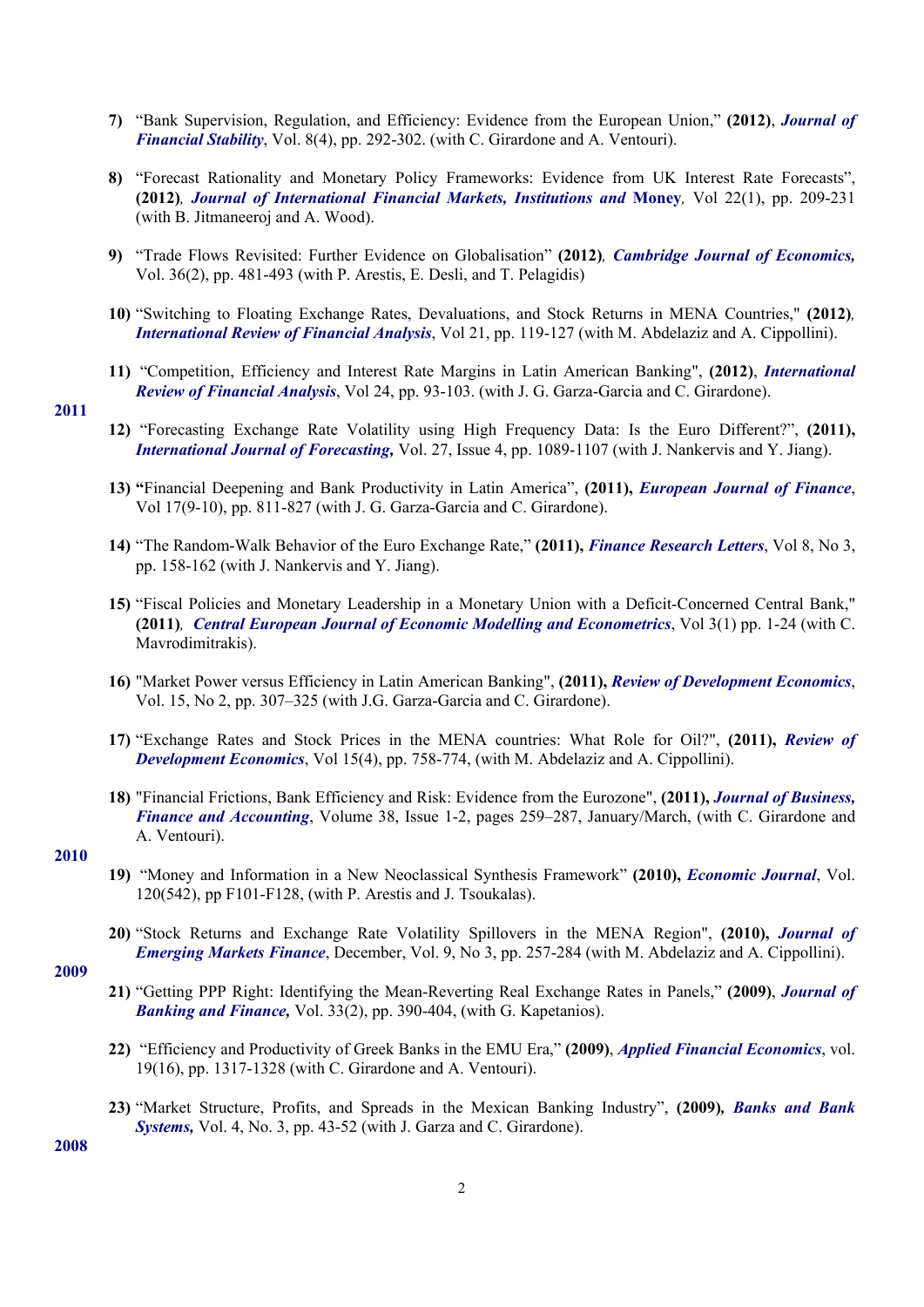- **24)** "Current Account Imbalances and Real Exchange Rates in the Euro Area," **(2008),** *Review of International Economics,* 9(5), pp. 747-764, (with M. Arghyrou).
- **25)** "Nonlinear Alternatives to Unit Root Tests and Public Finances Sustainability: Some Evidence from Latin American and Caribbean Countries," **(2008),** *Oxford Bulletin of Economics and Statistics*, Vol. 70, No 5, pp. 645-663 (with G. Kapetanios and M. Uctum).
- **26)** "Characterising Monetary Policy in the Run-Up to the EMU: Are Taylor Rules a Useful Guide?" **(2008)***, Metroeconomica*, Vol. 59, No 4, pp. 687-712.
- **27)** "Stock Prices, Exchange Rates, and Oil: Evidence from Middle East Oil-Exporting Countries," **(2008),** *Topics in Middle Eastern and North African Economies, electronic journal*, Volume 10, Middle East Economic Association and Loyola University Chicago, September, http://www.luc.edu/orgs/meea/ (with M. Abdelaziz and A. Cippollini).
- **28)** "Atheoretical and Theory-Based Approaches to the Natural Equilibrium Real Interest Rate," **(2008),** *Eastern Economic Journal*, Vol. 34, Issue, 3, pp. 390–405 (with P. Arestis).
- **29)** "What do we Learn from Taylor Rule Estimations? A Meta-Analysis," *(2008)*, *Ekonomia,* Vol. 11, no. 2, Winter 2008, (with G. Magonis).
- **30)** "Post Walrasian Macroeconomics: Beyond the Dynamic Stochastic General Equilibrium Model," **2008 (2008),** Book Review**,** *Eastern Economic Journal*, Vol. 34, No 1.

#### **2007**

- **31)** "The Walsh Contract for Central Bankers Proves Optimal After All", **(2007)** *Public Choice*, Vol. 131, No 1-2, April, pp. 243-47 (with S. M. Miller).
- **32)** "Natural Equilibrium Real Interest Rate Estimates and Monetary Policy Design," **(2007)**, *Journal of Post-Keynesian Economics*, Vol. 29, No 4, Summer, pp. 621-643 (with P. Arestis).

## **2006**

- **33)** "Financial Development and Productive Efficiency in OECD Countries: An Exploratory Analysis" **(2006)**, *The Manchester School*, Vol. 74, No. 4, pp. 417-440 (with P. Arestis and E. Desli).
- **34)** "Monetary Policy in the Euro Area," **(2006)**, *Journal of Post-Keynesian Economics*, Vol. 28, No 3, Spring, pp.371-394 (with P. Arestis).
- **35)** "Technical Efficiency and Financial Deepening the non-OECD Countries,"**(2006)**, *International Review of Applied Economics*, Vol. 20, No. 3, pp. 353-373 (with P. Arestis and E. Desli).
- **36)** "Efficiency Analysis in Finance and Macroeconomics: Editors Introduction" **(2006)**, Vol. 74, No. 4, pp. 415-416, *The Manchester School*, (with P. Arestis).

#### **2004**

- **37)** "Optimal Central Banker Contracts and Common Agency," **(2004)**, *Public Choice,* Vol. 121, pp.131-155, (with S.M. Miller).
- **38)** "The Yen Real Exchange Rate may be Stationary After All: Evidence from Nonlinear Unit-Root Tests," **(2004)**, *Oxford Bulletin of Economics and Statistics*, Vol. 66, No 1, pp. 113-131 (with G. Kapetanios)*.*
- **39)** "Trade Flows: Facets of Globalisation or Regionalism?" **(2004)** *Cambridge Journal of Economics,* Vol. 28, No. 2, pp.253-271, (with T. Pelagidis).
- **40)** "An Investigation of Current Account Solvency in Latin America," **(2004),** *Studies in Nonlinear Dynamics & Econometrics*, Vol. , No. 1, March, (with G. Kapetanios and M. Uctum).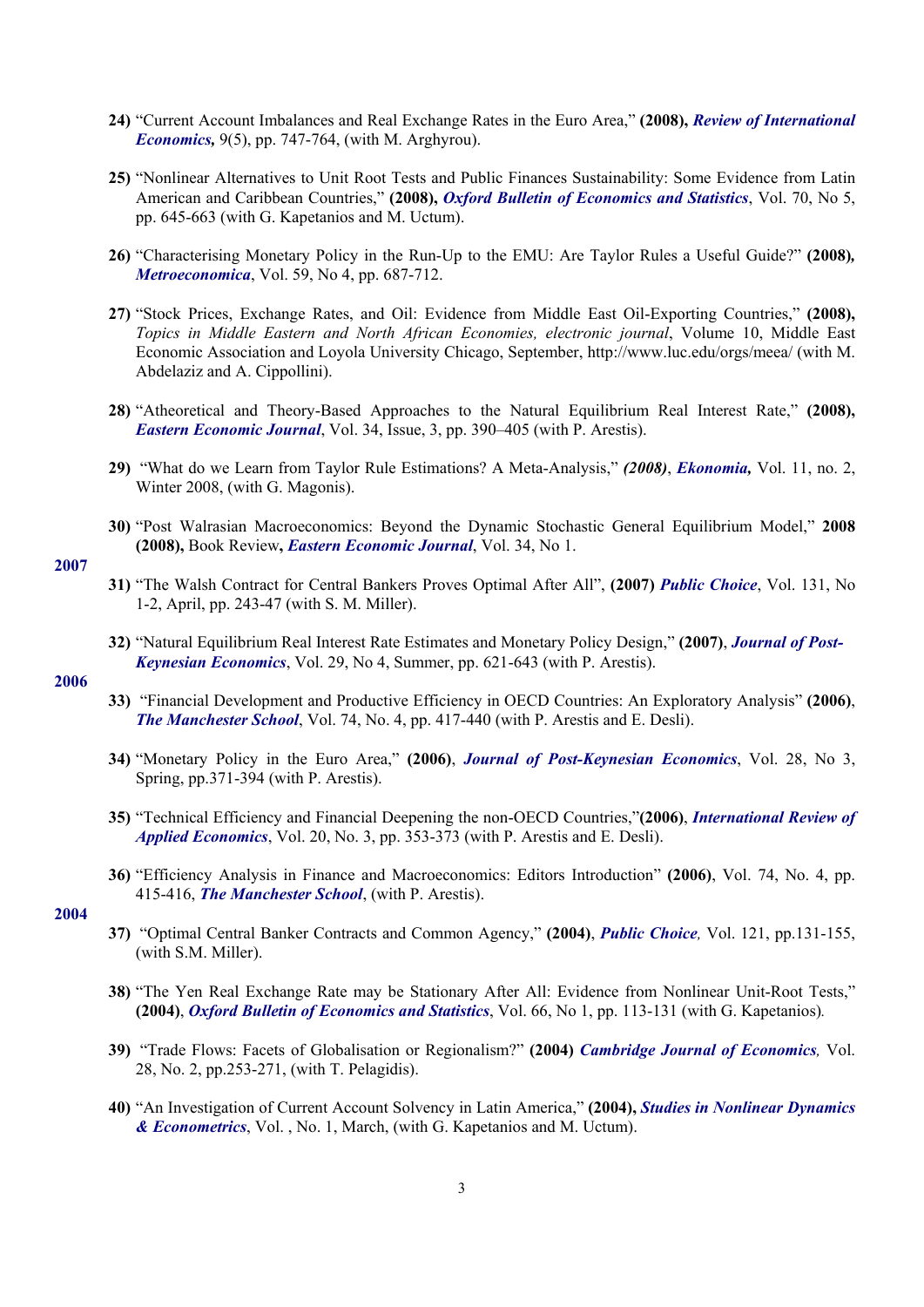**41)** "The Real Exchange Rate in Small Open Developed Economies: Evidence from Cointegration Analysis," **(2004)**, *The Economic Record,* Vol. 80. No 248, March, pp. 76-88 (with D. Bagchi and S. M. Miller).

#### **2003**

- **42)** "Central Banker Contracts, Incomplete Information, and Monetary Policy Surprises: In Search of a Selfish Central Banker?" **(2003)**, *Public Choice*, Vol. 116, Issue 3-4, pp. 271-296 (with S.M. Miller).
- **43)** "Does Monetary Policy Transparency Reduce Disinflation Costs?" **(2003)**, *The Manchester School*, Vol. 71, No. 5, pp. 521-540 (with D. Stasavage and G. Sterne).
- **44)** "Monetary Policy Delegation, Contract Costs, and Contract Targets," **(2003)**, *Bulletin of Economic Research,* Vol. 55, No. 1, pp. 101-12 (with S. M. Miller).
- **45)** "Current Accounts, Net Foreign Assets, and the Implications of Cyclical Factors," **(2003)**, *Eastern Economic Journal,* Vol. 29, No. 2, pp. 271-288, (with M. Bussiere and R. Driver).
- **46)** "Trade Openness and Aggregate Productive Efficiency," **(2003)**, *European Research Studies,* Vol. 6, Issue 1-2, pp. 193-204 (with E. Desli and T. Pelagidis)*.*
- **47)** "Editorial Introduction on Monetary Policy Transparency" **(2003)**, *The Manchester School*, Vol. 71, No. 5. pp. 473-477 (with P. Arestis).

## **2002**

- **48)** "Nonlinear Mean Reversion in Real Exchange Rates," **(2002)** *Economics Letters, Vol.* 77, No. 3, pp. 411- 17, (with G. Kapetanios and Y. Shin)*.*
- **49)** "Does it Pay to Be Transparent? International Evidence from the Publication of Central Bank Forecasts," **(2002)** *Federal Reserve Bank of St. Louis Review,* July/August, pp. 99-117 (with D. Stasavage and G. Sterne). (\* This issue includes a forward by the Fed Chairman, Alan Greenspan)
- **50)** "Central Bank Transparency, Inflation Performance, and the Sacrifice Ratio," **(2002),** *International Journal of Finance and Economics*, Vol. 7, Issue 2, pp. 141-155 (with D. Stasavage and G. Sterne).
- **51)** "International Evidence on Convergence and Openness," **(2002)** *European Research Studies,* Vol. 5, Issue 3 (with E. Desli and T. Pelagidis)*.*

## **2000**

- **52)** "Capital Outflow Liberalization and Stock Market Reaction in an Emerging Market: Experience from Greece," **(2000)**, *Journal of Economics and Finance*, Vol. 24, No. 1, 2000, pp. 77-89, (with T. Ritsatos and J. Sfiridis).
- **53)** "Stock Return Volatility in an Emerging Market: Further Evidence from the Athens Stock Exchange," **(2000)**, *Journal of Business, Finance, and Accounting*, Vol. 27, Nos. 7&8, September-October, pp. 983- 1002, (with J. McDermott and T. Ritsatos).

#### ΠΙ. Β. Αρθρα σε βιβλία, συλλογικούς τόμους και πρακτικά συνεδρίων (με το σύστημα των κριτών)

- **1)** "Χρηματοπιστωτικό Σύστημα και Οικονομική Δραστηριότητα," *(2011***)**, στο Γ. Χαρδούβελης και Χ. Γκόρτσος (επιμ.) *Η Διεθνής Κρίση, η Κρίση στην Ευρωζώνη και το Ελληνικό Χρηματοπιστωτικό Σύστημα, Ένωση Ελληνικών Τραπεζών*, σελ. 55-67, (με Δ. Μόσχο)
- **2)** "Regulation and Bank Performance in Europe," **(***2011***),** in P. Molyneux, *Wolpertinger volume, Palgrave Macmillan Studies in Banking & Financial Institutions Series, Palgrave/McMillan* (with C. Girardone and A. Ventouri).
- **3)** "The Principal Agent Approach to Monetary Policy Delegation," *(2010)* in *Challenges in Central Banking: The Current Institutional Environment and Forces Affecting Monetary Policy*, Edited by P. L. Siklos, M. T. Bohl, and M. E. Wohar, pp. 52-82, *Cambridge University Press*, (with S. M. Miller).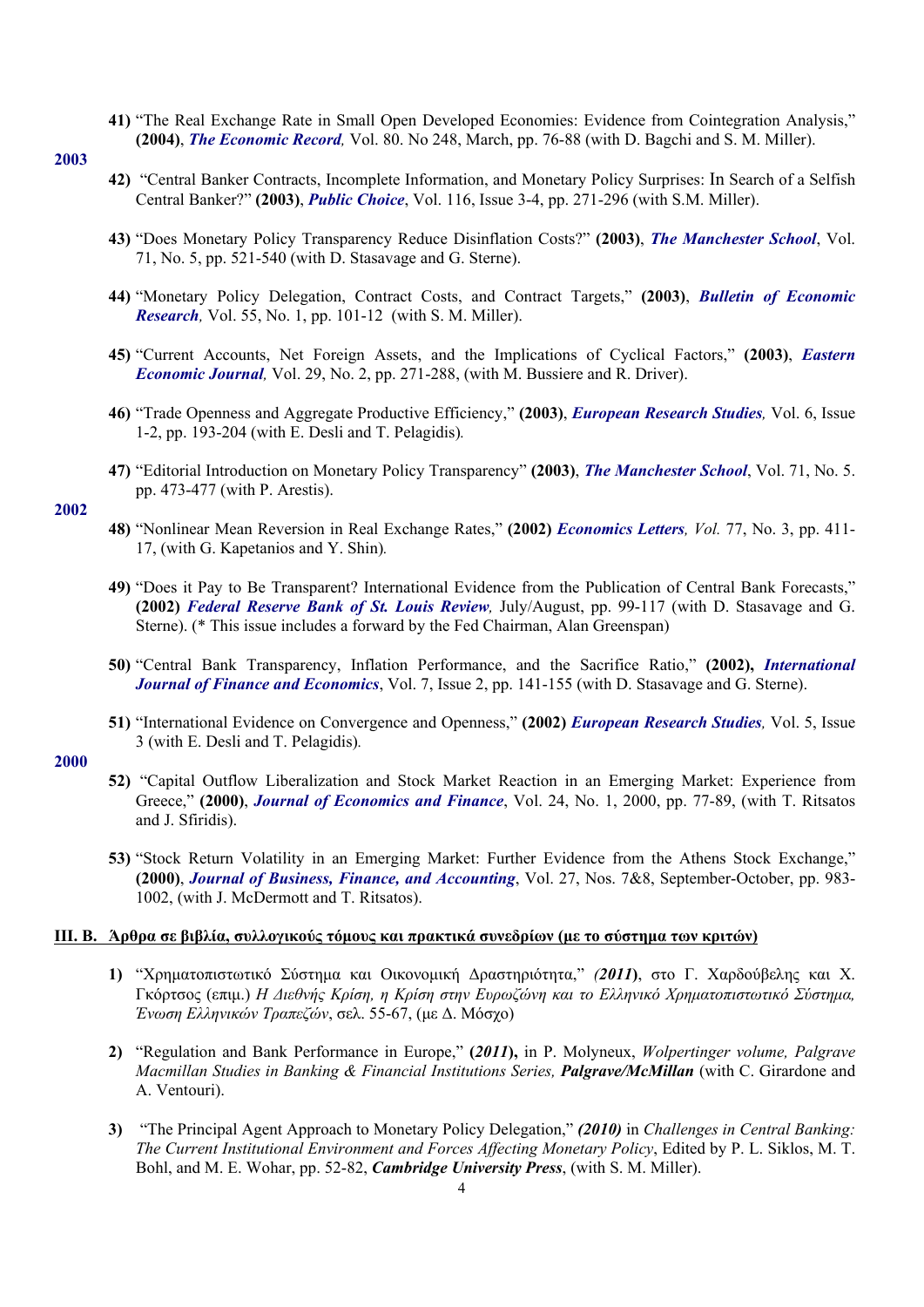- **4)** "Macroeconomic Consensus and Political Economy Aspects of Monetary Policy Design" *(2010)* in G. Fontana, J. McCombie and M. Sawyer (Eds.) *Macroeconomics, finance and money: Essays in honour of Philip Arestis*, pp. 75-90, *Palgrave/McMillan*.
- **5)** "Efficiency and Productivity Change in Greek Banking: Methods and Evidence," *(2008)* in P. Molyneux and E. Vallelado *(eds.), Frontiers of Banks in a Global Economy*, pp. 211-233, *Palgrave/McMillan* (with C. Girardone and A. Ventouri).
- **6)** "New Macroeconomics Consensus and Monetary Policy Delegation," **(2007)** in P. Arestis (ed.), *Is there a New Consensus in Macroeconomics (Proceeding of HM Treasury/GES Conference*) *Palgrave/Macmillan*, pp. 128-147.
- **7)** "Concentration versus Efficiency and Financial Liberalization in Latin American Banking" **(2007)** in J. McCombie and C. Rodriguez (eds.), *Recent Developments in Economic Theory and Policy, Palgrave/McMillan*, pp. 153-170 (with J. Garza and C. Girardone).
- **8)** "Monetary Union, Asymmetric Disturbances, and Sources of Conflict," **(2007)** in P. Arestis and G. Zezza (eds.), *Advances in Monetary Policy and Macroeconomics*, *Palgrave/Macmillan*, pp. 106-122 (with P. Arestis and T. Pelagidis).
- **9)** "Monetary Policy Divergences in the Euro Area: The Early Record of the ECB", (**2005**), in P. Arestis, M. Baddeley, and J. McCombie (eds.), *The "New" Monetary Policy: Implications and Relevance*, *Edward Elgar***,** pp. 50-67.
- **10)** "New Evidence on the PPP and the Real Exchange Rate-Real Interest Rate Relationship" **(2002)**, in C. Paraskevopoulos and A. Kintis (eds.) in *Money and Finance in the Global Economy: Challenges and Opportunities for the 21st Century*, Canada, *APF Press*, pp. 113-136, (with R. L. Driver).
- **11)** "Enlargement and the European Central Bank," **(2002)**, in B. Steunenberg (ed.), *Widening the European Union: The Politics of Institutional Change and Reform*, *Routlege*, (with J. Bacaria and A. Kyriakou)*.*
- **12)** "Political Business Cycles: Theory, Evidence, and Extensions," **(1999)**, in J. M. Mbaku and M. S. Kimenyi (eds.), *Institutions and Collective Choice in Developing Countries: Applications of the Theory of Public Choice*, *Ashgate*, pp. 113-144.

## **ΙΙΙ.Γ. Συμμετοχή σε συνέδρια**

#### *Προσκεκλημένος ή Κεντρικός Ομιλητής:*

- **2013** NIFIP, 3rd Annual Conference, "Challenges for Fiscal Policy and Reforms in Greece", Porto, Portugal
- **2012** Panel on "The Greek and European Crisis", Scranton University, USA, (March)
- 2011 "The Greek Crisis and Fiscal Policy Discipline", VII International Conference on Developments in Economic Theory and Policy, Bilbao, Spain, (June)
- **2011** "Is Fiscal Policy Discipline Enforceable", 3rd *International Economics and Finance Society–China* Conference, Beijing, China (May)
- **2010 "**Fiscal Policy Rules in a Monetary Union?", Keynote Speech, *Macromodels International Conference*, Βαρσοβία, Πολωνία (Δεκέμβριος)
- **2010** "Monetary Policy and Stock Market Returns: Do Inflation Targeting and Central Bank Communication Make a Difference?", Presidential Session Presentation*, Southern Economic Association*, Atlanta, GA, ΗΠΑ (Νοέμβριος)
- **2008** "What do we learn from Taylor Rule Estimations?", V International Conference on Developments in Economic Theory and Policy, Bilbao, Spain, (Ιούλιος)
- **2006** "Budget Deficits and Interest Rates," at *HM Treasury Conference* "Recent Developments in Fiscal Policy" *HM Treasury* London, (Ιούνιος).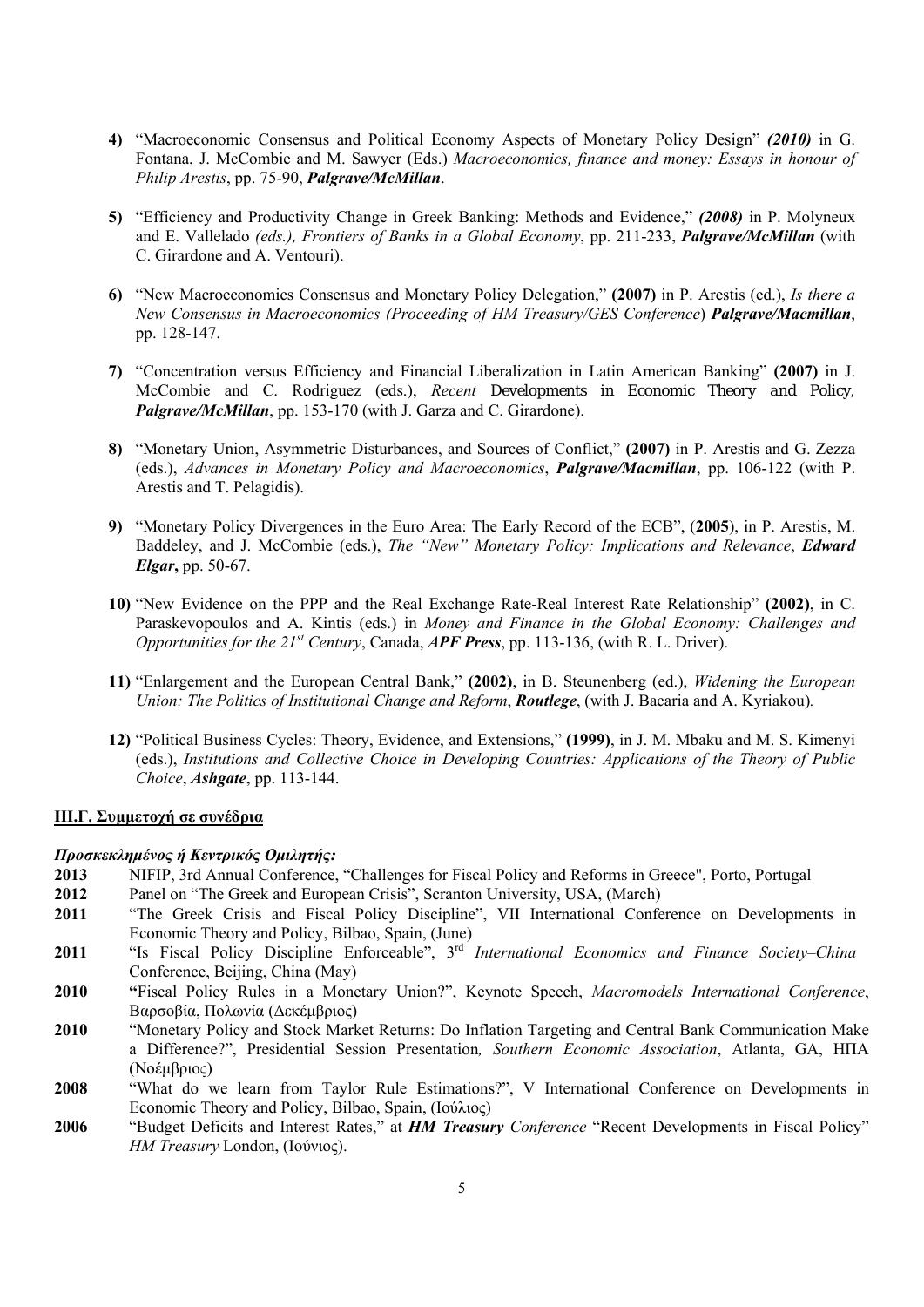**2005** "New Consensus in Macroeconomics and Monetary Policy Delegation" at *HM Treasury Conference* "Is There a New Consensus in Macroeconomics?" *HM Treasury* London, (Νοέμβριος).

**1999** "Institutions and Collective Choice in Developing Countries," panel participant, *Public Choice Society*, New Orleans, LA, (Μάρτιος).

## *Παρουσιάσεις Εργασιών σε Διεθνή Συνέδρια:*

- **2012 -***European Economics and Finance Society*, Annual Conference, Istanbul, Turkey (June) *-World Congress of the Public Choice Societies*, Miami, FL, US (March)  *-Eastern Economic Association,* meetings, *Boston, MA, USA,* (March)
- **2011**  *VII International Conference on Developments in Economic Theory and Policy,* Bilbao, Spain, (June*) -European Economics and Finance Society*, Annual Conference, London, UK (June)  *- 3rd International Economised Finance Society –China Conference,* Beijing, China (May)
	- *-European Public Choice Society*, Rennes, France, (April)
- **2010 -** *Macromodels International Conference*, Βαρσοβία, Πολωνία (Δεκέμβριος)  **-***XIX International Tor Vergata Conference on Money, Banking and Finance*, Rome, Italy (Δεκέμβριος)  **-** *Southern Economic Association*, Atlanta, GA, USA (Νοέμβριος)  *-Money Macro Finance Research Group* Annual Conference, Cyprus (September)  *-European Economics and Finance Society*, Annual Conference, Athens, Greece (June)  *-Money Macro and Finance Research Group, Workshop*: "Migration and Macroeconomic Models", Bank of England, UK (May)  *-European Public Choice Society*, Izmir, Turkey, (April) **2009 -***National Bank of Poland Conference*, on "Publishing central bank forecasts in theory and practice", Warsaw, Poland (November)
- *-European Economics and Finance Society*, Annual Conference, Warsaw, Poland (June) -*Multinational Finance Society*, Conference, Crete, Greece, (June) *-European Public Choice Society*, Athens, Greece (April) *-Eastern Economic Association,* meetings, *New York, NY*, (February*)*
- **2008** -*National Bank of Poland Conference*, Warsaw, Poland (December) -*XVII International Tor Vergata* Conference on Banking and Finance, Rome Italy, (December) *-Money Macro Finance Research Group* Annual Conference, UK, (September) -*V International Conference Developments in Economic Theory and Policy*, Bilbao, Spain, (July) -*North American Productivity Workshop*, New York, US, (June) *-European Economics and Finance Society*, Annual Conference, Prague, Czech Republic, (May) -*Emerging Markets Group Conference,* Cass Business School, London, UK (May) *-Money Macro Finance Research Group* and *Cambridge Centre for International Macroeconomics*, Conference, Cambridge, UK (May). *-European Public Choice Society*, Jena, Germany (March) *-Eastern Economic Association,* meetings, *Boston, MA, USA,* (March) *-3rd ESRC Seminar Series on Nonlinear Economics and Finance*, Keele University, UK (February) **2007** -*Latin American and Caribbean Economic Association*, Bogotá, Colombia, (October)  *-Money Macro Finance Research Group* Annual Conference, Birmingham, UK, (September) *-European Economic Association, Budapest, Hungary, (August) -III International Conference Developments in Economic Theory and Policy, Bilbao, Spain, (July) -International Workshop on Computational and Financial Econometrics,* Geneva (April) *-Royal Economic Society* conference, Warwick University, UK, (April) *-Public Choice Societies World Meetings*, Amsterdam, Netherlands, (March)  *-Eastern Economic Association* meetings, New York, NY, (February) **2006** -*Money Macro Finance Research Group* Annual Conference York, UK, (September) -*Multinational Finance Society*, Edinburg, UK (June) -*HM Treasury Conference* "Recent Developments in Fiscal Policy", London, UK (June). -*European Economics and Finance Society*, Crete, Greece (May)
	- *-Eastern Economic Association* meetings, Philadelphia, PA, (February)

**<sup>2001</sup>** "Does it Pay to Be Transparent? Evidence from the Publication of Central Bank Forecasts," *Federal Reserve Bank of St. Louis 26th Annual Policy Conference*, St. Louis, MO, (Οκτώβριος).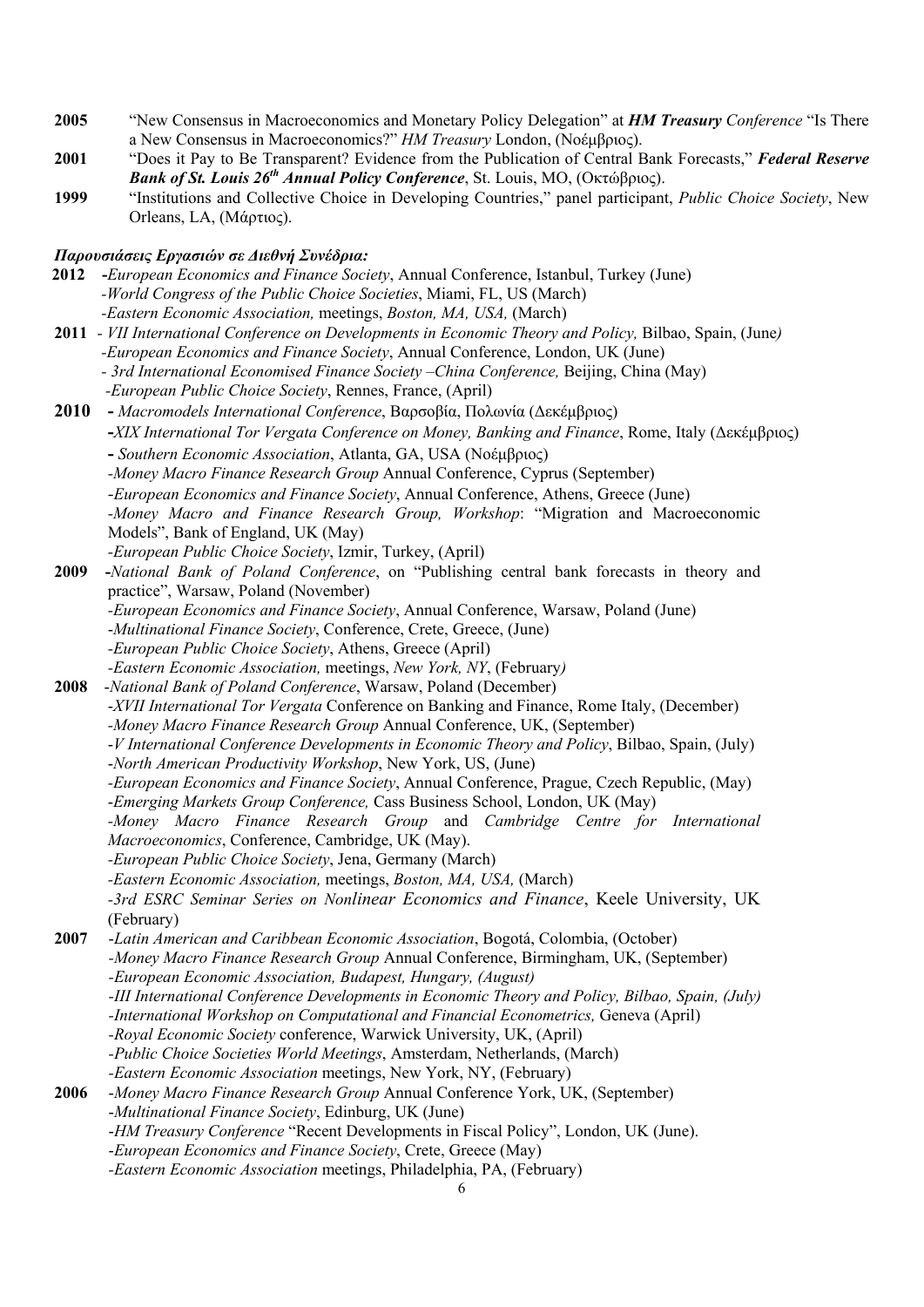-First meeting/conference of the *Network on "ECB Communication",* Zurich, (January) **2005** -*HM Treasury Conference* "Is There a New Consensus in Macroeconomics?" London, November *- Money Macro Finance Research Group Conference on "Fiscal Policy"* London, October -*Latin American and Caribbean Economic Association*, Paris, October *-International Economic Atlantic Society* meetings, New York, NY, October -"*Understanding Economic Growth: New Directions in Theory and Policy"*, Cambridge University, September -*Money Macro Finance Research Group Annual Conference, Crete,* September - II International Conference on *Developments in Economic Theory and Policy*, Bilbao, Spain, July -*Multinational Finance Society*, Conference, Athens, Greece, June *-Money Macro Finance Research Group Conference on "Efficiency Analysis in Macroeconomics and Finance," University of Essex*, May *-Public Choice Society* meetings, New Orleans, LA, March  *-Eastern Economic Association* meetings, New York, NY, February **2004** *-- Money Macro Finance Research Group Annual Conference, London -Public Choice Society* meetings, Baltimore, MD, March  *-Eastern Economic Association* meetings, Washington, DC, February **2003 -** *Public Choice Society* meetings, Nashville, TN, March  *-Post-Keynesian Study Group Conference,* Cambridge, March *-Eastern Economic Association* meetings, New York, February **2002** *- Money Macro Finance Research Group Conference on "Monetary Policy Transparency,"* London, May  *- Eastern Economic Association* meetings, Boston, MA, February **2001** *-International Finance and Economics Society,* London, UK, November **-***Federal Reserve Bank of St. Louis 26th Annual Policy Conference*, St. Louis, MO, October  *-International Atlantic Economic Society*, Philadelphia, PA, October -*European Economic Association*, Annual Congress, Lausanne, Switzerland, August -*Multinational Finance Society*, Conference, Verona, Italy, June *-International Economic Atlantic Society* meetings, Athens, Greece, March -*Public Choice Society* meetings, March San Antonio, TX, March -*Eastern Economic Association* meetings, February, NY, NY, February **2000** *-Royal Economic Society* conference, St. Andrews, Scotland, July *-International Conference of the Athenian Policy Forum "The Global Economy: Challenges and Opportunities for the 21st Century,"* Athens, Greece, August*.*  - *Public Choice Society*, Charleston, SC, March **1999** - *Econometric Society*, Winter Meetings, New York, NY, January -*Public Choice Society* meeting, New Orleans, LA, March - *Eastern Economic Association*, Boston, MA, March -*Eastern Finance Association* meeting, Miami Beach, FL, April -63rd Annual Meeting of the *Midwest Economic Association*, Nashville, TN, March **1998** -*Western Economic Association International 73rd Annual Conference*, Lake Tahoe, NV, July -2nd meeting of: *Network on Enlargement and New Membership of the EU,* Amsterdam, Netherlands, February. -*Eastern Finance Association* meetings, Williamsburg, VA, April **IΙΙ.Δ. Κριτής επιστημονικών εργασιών (Referee) για τα περιοδικά**

- *1) American Economic Review ,*
- *2) American Economist*
- *3) Bulletin of Economic Research*
- *4) Contemporary Economic Policy*
- *5) Czech National Bank Reports Series*
- *6) Eastern Economic Journal*
- *7) Economia*
- *8) Economic Inquiry*
- *9) Economic Journal*
- *10) Economic Modelling*
- *11) Emerging Markets Finance and Trade*
- *12) Empirica*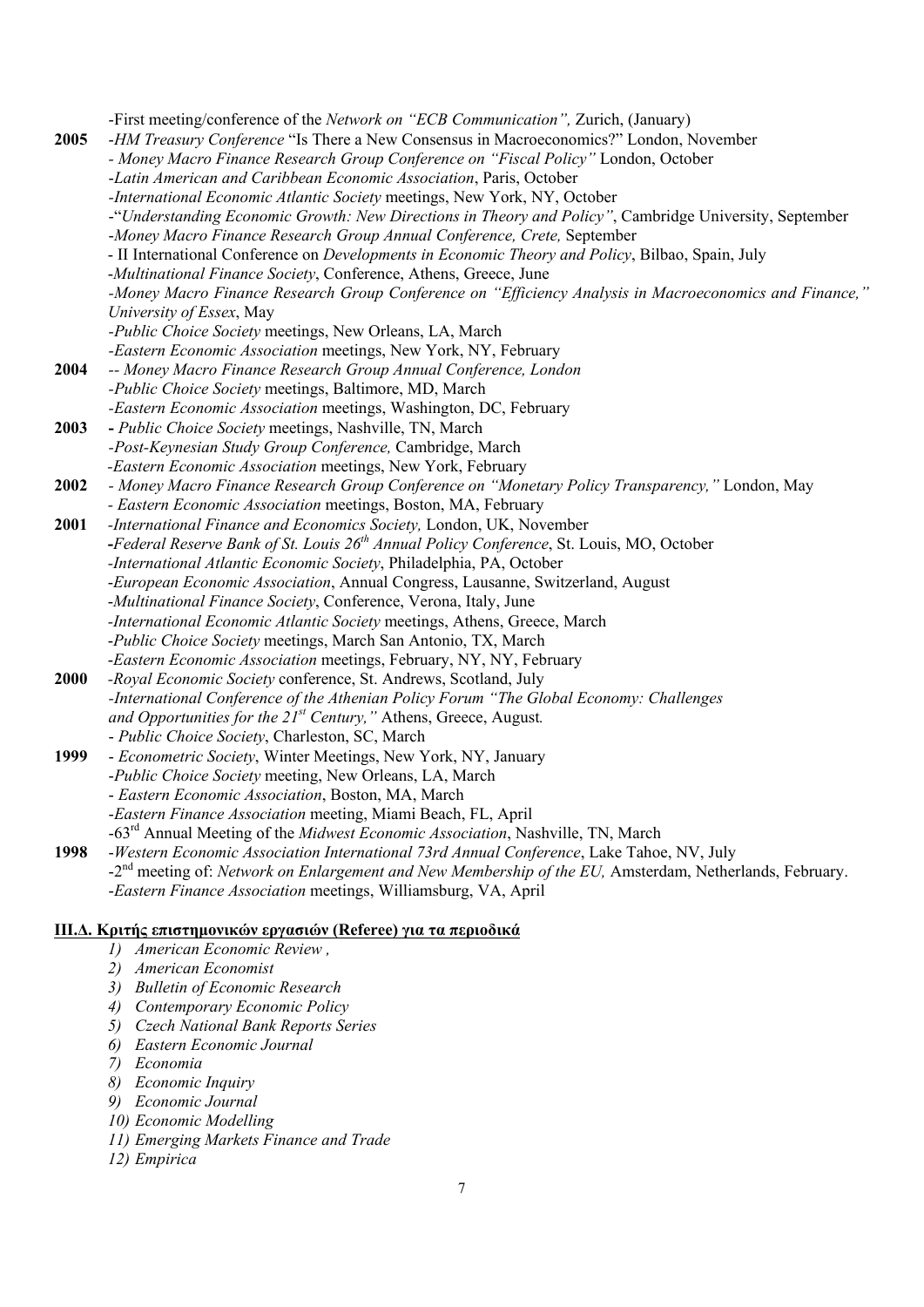- *13) Empirical Economics*
- *14) Greek Economic Review*
- *15) Ifo Studien/Ifo Economic Studies*
- *16) International Journal of Finance and Economics*
- *17) International Review of Applied Economics*
- *18) Journal of Applied Economics*
- *19) Journal of Banking and Finance*
- *20) Journal of International Money and Finance*
- *21) Journal of International Trade and Economic Development*
- *22) Journal of Macroeconomics*
- *23) Journal of Economic Integration*
- *24) Journal of Policy Modeling*
- *25) Managerial Finance*
- *26) The Manchester School*
- *27) Metroeconomica*
- *28) Oxford Bulletin of Economics and Statistics*
- *29) Open Economies Review*
- *30) Oxford Economic Papers*
- *31) Public Choice*
- *32) Review of Development Economics*
- *33) Review of Financial Economics*
- *34) Review of International Economics*
- *35) Scandinavian Journal of Economics*
- *36) Scottish Journal of Political Economy*
- *37) South Eastern European Journal of Economics*
- *38) Studies in Nonlinear Dynamics and Econometrics*
- *39) Working Paper Series of the Bank of England*
- *40) Working Papers Series: Czech National Bank*

# **IΙΙ.Ε. Επιμέλεια Επιστημονικών Περιοδικών**

- Guest Editor, *Journal of International Trade and Economic Development*, Φεβρουάριος 2011.
- Guest Editor**,** *The Manchester School*, Special Issue on "Efficiency Analysis in Macroeconomics and Finance" (Ιούλιος 2006)
- Guest Editor**,** *The Manchester School*, Special Issue on "Monetary Policy Transparency" (Σεπτέμβριος 2003)

# **IΙΙ. ΣΤ. Οργάνωση Συνεδρίων:**

- *European Economics and Finance Society,* Annual Conference, Chair and *Program Committee Member*, Athens Greece, June 2010.
- *Money Macro and Finance Research Group, University of Nottingham, and Bank of England Workshop*, at the Bank of England: "Migration and Macroeconomic Models", May 2010.
- *European Public Choice Society* 2009 Annual Meeting, *Conference Chair*, and *Program Committee Member*, Athens, Greece, April 2009.
- *European Economics and Finance Society,* Annual Conference, *Program Committee Member*, Warsaw, Poland, June 2009.
- *V International Conference Developments in Economic Theory and Policy, Program Committee, Bilbao, Spain, July 2008.*
- *European Economics and Finance Society,* Annual Conference, *Program Committee Member*, Prague, Czech Republic, May 2008.
- *European Public Choice Society* Annual Meeting, *Program Committee Member*, Jena, Germany, March 2008.
- *Money Macro and Finance Research Group and Bank of England Conference*, at the Bank of England: "What Role for Money in Modern Macroeconomic Models?", November **2007**.